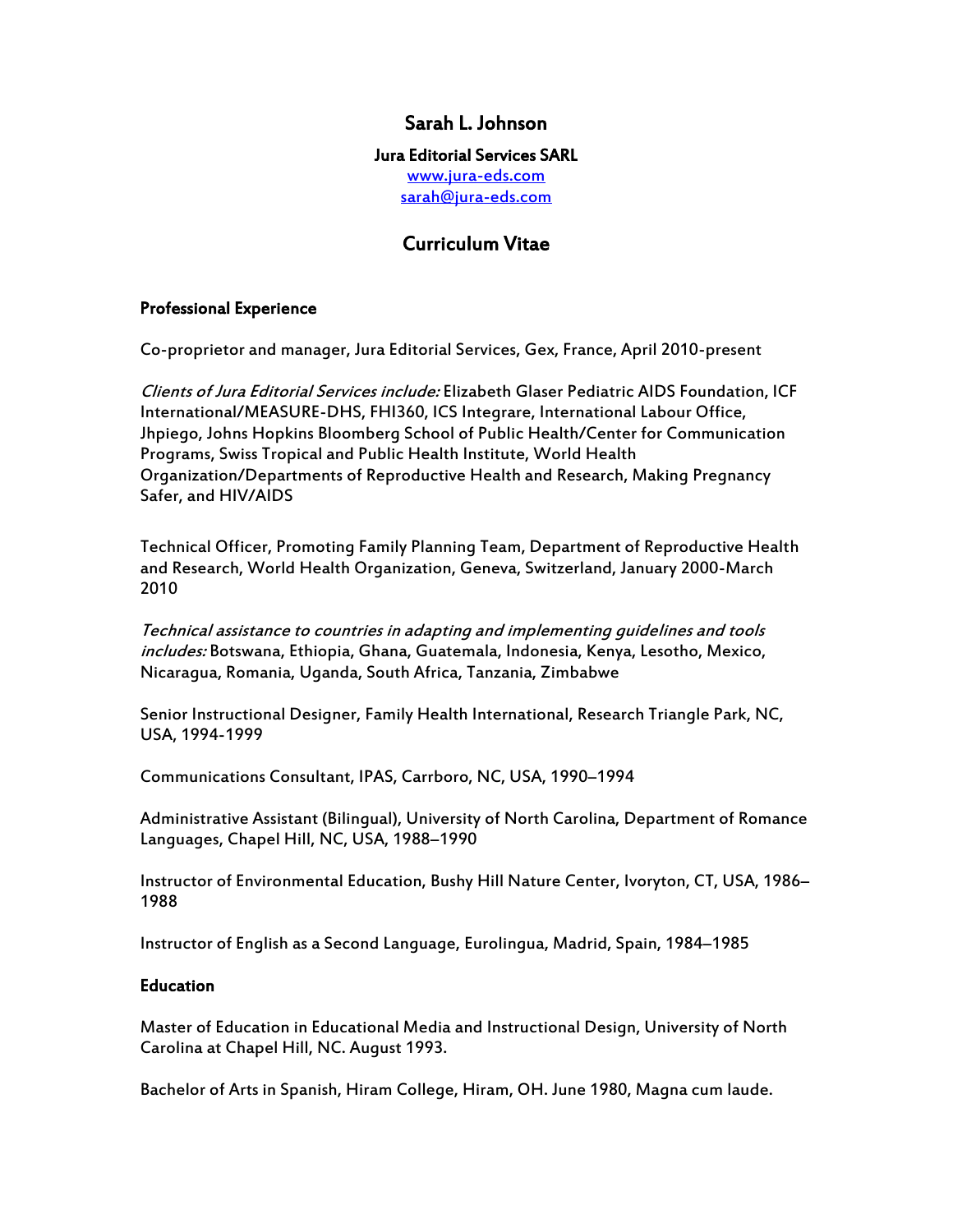#### Publications

(for work with Jura Editorial Services, please see [http://www.jura-eds.com/examples.html\)](http://www.jura-eds.com/examples.html)

"Towards client-centered counseling: Development and testing of the WHO Decision-Making Tool." Johnson, S., Kim, Y.M., Church, K. Patient Education and Counseling 81(3). December 2010.

Guide to family planning for health workers and their clients (counseling tool). Co-developer. World Health Organization, under development.

Rapid Assessment Tool for Sexual and Reproductive Health and HIV Linkages: A Generic Guide. IPPF, UNFPA, WHO, UNAIDS, GNP+, ICW, Young Positivites. London, IPPF. 2008.

Family planning: A global handbook for providers. Co-editor, with Ward Rinehart (JHU/CCP). Zlidar, V., Upadhyay, U., and Lande, R. World Health Organization Department of Reproductive Health and Research (WHO/RHR) and Johns Hopkins Bloomberg School of Public Health/Center for Communication Programs (CCP), INFO Project. Baltimore and Geneva: CCP and WHO, 2007. (A WHO Family Planning Cornerstone)

Implementation CD-ROM for the Decision-Making Tool for Family Planning Clients and Providers. Co-developer. World Health Organization (WHO) Department of Reproductive Health and Research. Geneva, WHO, 2006.

Reproductive Choices and Family Planning for People with HIV (counseling tool). Codeveloper. World Health Organization (WHO) Department of Reproductive Health and Research. Geneva, WHO, 2006.

Medical Eligibility Criteria Wheel for Contraceptive Use (job aid). Co-developer. World Health Organization (WHO) Department of Reproductive Health and Research. Geneva, WHO, 2006.

Decision-Making Tool for Family Planning Clients and Providers (counseling tool). Codeveloper. World Health Organization (WHO). and Johns Hopkins Bloomberg School of Public Health. Center for Communication Programs (CCP). The INFO Project. Baltimore, Maryland, CCP and Geneva, WHO, 2005.

Promoting informed choice: evaluating a decision-making tool for family planning clients and providers in Mexico. Kim, Y.M., Kols, A., Martin, A., Silva, D., Rinehart, W., Prammawat, S., Johnson, S., and Church, K. International Family Planning Perspectives 31(4). December 2005.

Contraception for adolescents: social, clinical and service-delivery considerations. Special communication from the World Health Organization. Rivera R; Cabral de Mello M; Johnson SL; Chandra-Mouli V. International Journal of Gynecology and Obstetrics. 2001 Nov; 75(2):149–163.